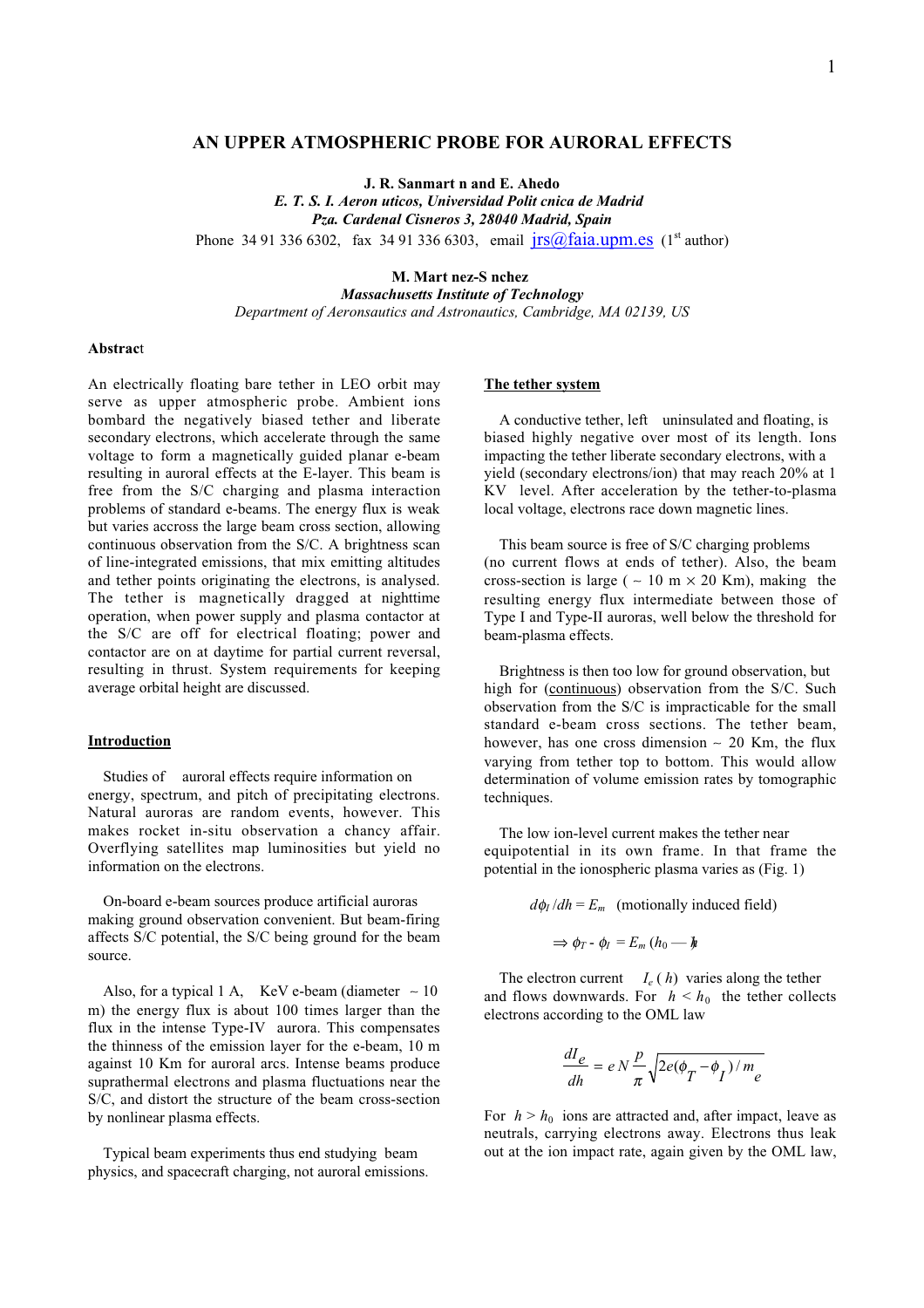enhanced by secondary emission, with a yield  $~ √$   $\gamma_1(\phi_I$ φ*T*),

$$
\frac{dI_e}{dh} = -\,e\,N\,\frac{p}{\pi}\sqrt{2e(\phi_I-\phi_{\overline{I}})/m_i}\,\left[\!\left[1\!+\!\gamma_1(\phi_I-\phi_{\overline{I}})\right]\!\right]
$$

where  $N$  is the plasma density, and  $p$  is the cross section perimeter.

 These equations, together with the floating conditions  $I_e$  (0) =  $I_e$  (*L*) = 0, determine  $h_0$  and  $I_e$  (*h*).

Take an Al,  $L = 20$  km,  $p = 8$  mm tether, with  $\gamma_1$  ~ 0.2 / KV; and oxygen ions with density  $N = 3 \times 10^{11}$  / m<sup>3</sup> (night time level at 350 Km, and mean solar activity). Also, take orbit inclination *i* ∼ 35… and use the dipole approximation for the geomagnetic field, giving an average  $E_m \approx v_{sat} B_{eq} \cos i = 165 \text{ V / km}$ 

We then find that  $h_0$  is a few per cent of  $L$ ; in what follows we shall consider  $h_0 \approx 0$ . We also find a current averaged over tether length,

$$
\widetilde{I}_e = \int_0^L I_e(h) \, dh / L \approx 0.286 A \,,
$$

and an emitted current of secondary electrons  $I_{sec} \approx$ 0.128 A, with vertical distribution of electron emission

$$
dI_{sec} / dh = 2.5 \times h^{5/2} I_{sec} / L^{7/2}
$$

The ohmic drop  $L\tilde{I}_e$  /  $\sigma A_c$  is a few per cent of  $E_m L$ , thus being negligible as assumed. Here  $\sigma \approx 3.5 \times 10^7$  /  $\Omega$  m is the Al electrical conductivity, and  $A_c$  is the conductive cross section area.

The magnetic drag power is

$$
W_{drag}(\text{night}) = E_m L \tilde{I}_e \approx 0.944 \text{ kW}
$$

This magnetic drag results in altitude loss. That loss would be much greater during the day. A power source would be needed to reverse the current and produce thrust. That power would be supplied by solar panels.

To estimate the power  $W_e$  required to keep an average orbital altitude we set zero net drag-thrust at day. The power voltage will shift down the zero bias (∼ zero current) point. Below (above) that point, current will flow downwards (upwards), resulting in drag (thrust). The drag power scales in a simple way with both downwards current length and plasma density (Fig. 2)

$$
\frac{W_{drag}(day)}{W_{drag}(night)} = \left(\frac{l}{L}\right)^{5/2} \frac{N_{day}}{N_{night}} \frac{1+5\gamma_1 E_{m} l/7}{1+5\gamma_1 E_{m} L/7}
$$

To determine the thrust power,  $W_{thrust}$ (day). we solve for  $I_e(h \leq L - l)$ . The electron current level results in ohmic effects here being important. Since *Ie* flows now upwards we have

$$
d\phi_T/dh = -I_e/\sigma A_c.
$$

We still have  $d\phi$ *I* /*dh* =  $E_m$ , but the current law has the sign changed

$$
\frac{dI_e}{dh} = e N \frac{p}{\pi} \sqrt{2e(\phi_T - \phi_I)/m_e}.
$$

Finally we use boundary conditions

$$
\phi_T - \phi_I = 0
$$
  $(I_e \approx 0)$  at  $h = L - l$ .

Setting the day condition  $W_{thrust} = W_{drag}$  the power is determined by the equation

$$
W_e = (\phi_T - \phi_I) I_e \quad \text{at} \quad h = 0.
$$

Take  $A_c = 2.2$  mm<sup>2</sup> (and  $p = 8$  mm as before). This results in a cross section conductive layer 0.31 mm thick, over a nonconductive circle of radius 0.96 mm. For  $L = 20$  km, the tether mass would be  $~\sim~175$  kg

Using  $N_{day} = 10^{-12} \text{ m}^{-3}$ , we obtain  $l \approx 0.857$  *L*  $\approx$ 17.1 km. Also, current and voltage at the power source in the S/C ( $h = 0$ ), would be  $I_e = 10.6$  A,  $\phi_T - \phi_I =$ 723 V, making a supply power  $W_e \approx 7.66$  kw. The mass of the power-system mass (including the solar panels) could be ∼ 175 kg too.

 We note that a fully conductive circle cross section of  $p = 8$  mm perimeter would make too heavy a tether. Also, a conductive tape of thickness 0.2 mm say, would need too heavy a power system.

 A Hollow Cathode, *Xe* - contactor, switched on with the power supply could have a mass flow rate  $~\sim~2.5$ kg / year / A, and eject a 10.6 A current under a 20-30 V bias  $<< E_m (L - l)$ . The mass of 1-year HC system (including tankage and plumbing), at \_ duty cycle, would be  $~\sim~15$  kg.

#### **The tether e-beam**

 Secondary electrons accelerate away from the tether to energies  $eE_m h$ . At the start of their race down field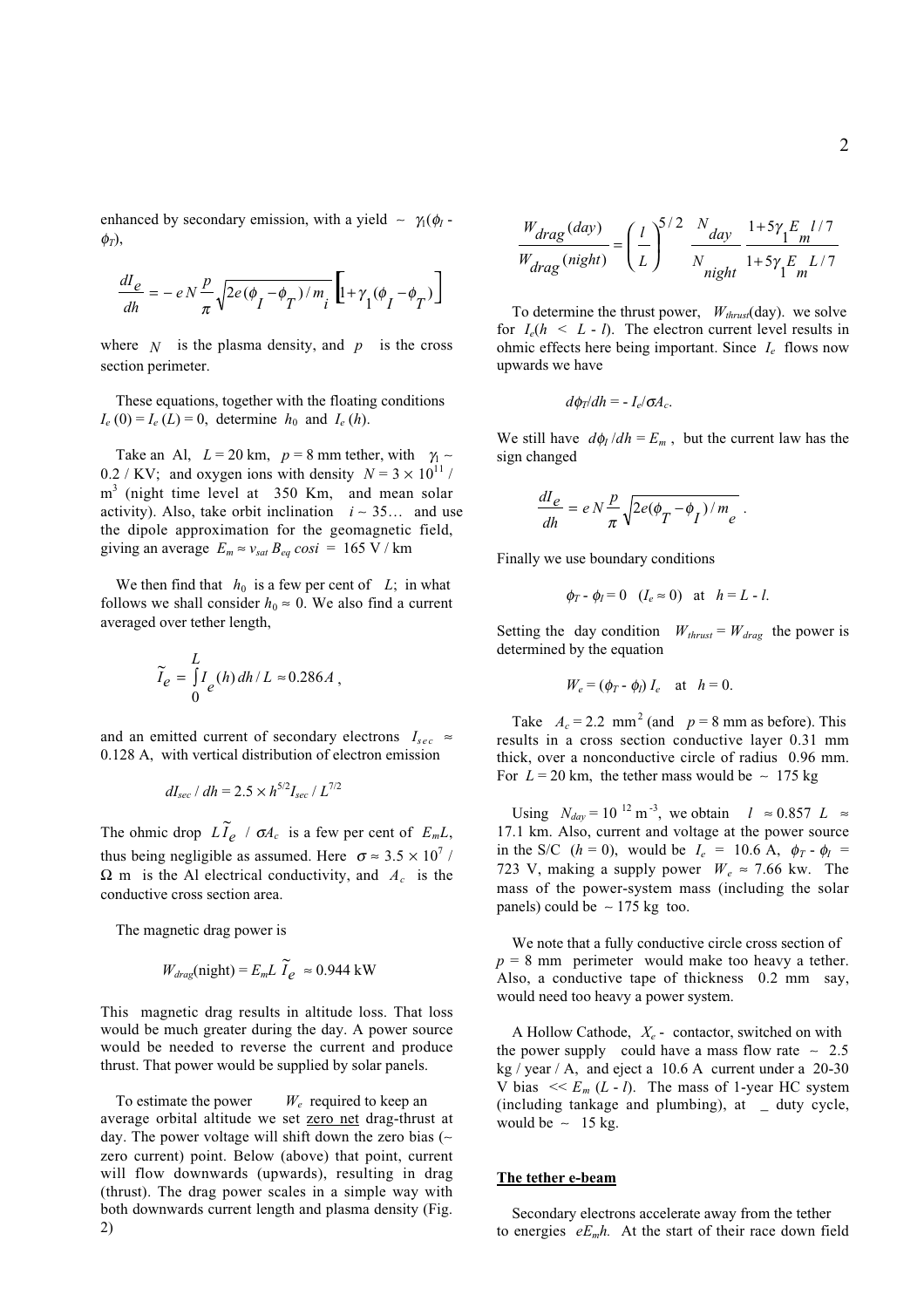lines the electrons would be uniformly distributed in azimuth  $\varphi$  (Fig. 3).

The pitch angle  $\theta_p$  distribution is nearly uniform on the range  $[I \leq \theta_p \leq \pi / 2]$ , and is peaked at *I*. The magnetic dip angle varies in orbit within the range  $0 < I$ < *Imax* ∼ *tan*-1 (2 *tan i*).

 With a e-beam half-width ∼ electron gyroradius at energy  $eE_m h$  the downward particle flux would be

$$
\Phi_{\infty}(h) = \frac{\gamma_1 E_m L \times N_{night} P \Omega_{eq}}{2\pi \cos I \times \sqrt{1 + 3\cos^2 I}} \sqrt{\frac{m_e}{m_i} \frac{h}{L}}
$$

For the energy flux we have

$$
\Phi_{\varepsilon\infty} \equiv \Phi_{\infty}(h) \times eE_m h
$$

$$
\approx (h/L)^2 \times 3.67 \times \text{erg/cm}^2 \text{ s (S Type II auroras)}
$$

We have set  $I = 45...$ , and used  $\Omega_{eq} = 5.3 \times 10^6 \text{ s}^{-1}$ , which is the electron gyrofrequency at the magnetic equator).

 Racing secondary electrons are slowed down by molecules in inelastic collisions that produce ionization and excitation (followed by prompt photon emission), with one ionization on average for every 35 eV ( $\equiv \varepsilon_i$ ) of energy lost by the secondary electrons.

The ionization cross section for  $\varepsilon > 30$  eV is

$$
\sigma_i \approx \sigma_* \times g(\varepsilon / \varepsilon_*), \qquad \sigma_* \approx 10^{-15} \text{ cm}^2
$$
  

$$
\varepsilon_* \approx 24 \text{ eV}, \qquad g(u) \equiv (u - 1) \ln u / u^2.
$$

The electrons lose energy with altitude at a rate

$$
\sin I \cos \theta_p \times d\epsilon / dz = \varepsilon_i n(z) \sigma_i(\epsilon)
$$

with the *E*-layer atmospheric density (height *z* measured from 95 km above the Earth)

$$
n(z) \approx 10^{31}/z^3
$$
.

 For a rough simplification, we ignore pitch evolution and distribution, using an average  $cos\theta_p \equiv cosI \times 2 / \pi$ , from the initial  $\theta_p$  distribution. Also, beam spread may be ignored

$$
\Phi(z, h) \approx \Phi_{\infty}(h).
$$

The energy  $\varepsilon(z, h)$  of electrons reaching height  $z$ , after being emitted from a tether point at distance *h* from the top (and at an altitude  $~\sim z_{\infty}$ ) is

$$
\varepsilon E_m h / \varepsilon_* \frac{du}{g(u)} = z_*^2 \left( \frac{1}{z^2} - \frac{1}{z} \right),
$$

where

$$
z_* \equiv \sqrt{\frac{\pi \varepsilon_i}{2\varepsilon_*} \frac{10^{31} \sigma_*}{\sin 2I}} \approx \frac{1514 \, km}{\sqrt{\sin 2I}}
$$

 Steady-state auroral emissions occur at *z* ∼ 25-50 km, i.e., 120- 140 km above the Earth surface. (The lifetime of excited states  $~ ∼ 10^{-7}$  s is much less than the beam dwell time  $\sim 10 \text{ m} / 7.5 \text{ km s}^{-1} \sim 10^{-3} \text{ s}$ )

 Volumetric emission rate of photon-type considered are then given by

$$
\mathbf{\hat{E}}_{em}(z, h) = \Phi_{\infty}(h) n(z) \sigma_{exc} \left[ \varepsilon(z, h) \right].
$$

The emission brightness for an emission depth *s*, along any specific line of sight (relating *s*, *z*, and *h*) is

$$
b_R = 10^{-6} \int \hbar_{em} ds
$$

 $(b)$  in Rayleigh units, emission rate in cgs units).

Take a simple case: The  $N_2^+$  first negative band (427.8 nm), with  $\sigma_{exc} \sim 1.75 \sigma_i$ , and observation from the S/C, with a line of sight at angle  $\psi$  from *B*-field lines (Fig. 4), making

$$
ds \approx dz / \sin I, \qquad h \sin 2I \approx 2\psi (z_{\infty} - z),
$$
  
[ $\psi_{max} \approx (L \sin 2I) / 2z_{\infty}$ , a few degrees],  
 $\varepsilon (z, h) \rightarrow \varepsilon [z, h(z)].$ 

There is no ionization below the energy  $\varepsilon_i$ . This implies no ionization above some height *zmax*,

$$
\varepsilon [z_{max}, h(z_{max})] = \varepsilon_i \quad \Rightarrow z_{max} \approx z_{\infty}
$$

(emission energy being too low above *zmax*), and below some height *zmin*,

$$
\varepsilon [z_{\min}, h(z_{\min})] = \varepsilon_i \quad \Rightarrow \quad z_{\min} \ll z_{\infty}
$$

(energy having dropped too low below *zmin*). We find, in particular,

$$
z_{min} \approx 32.7 \text{ km} \quad \text{at } \psi = \psi_{max}, \qquad I = 45...
$$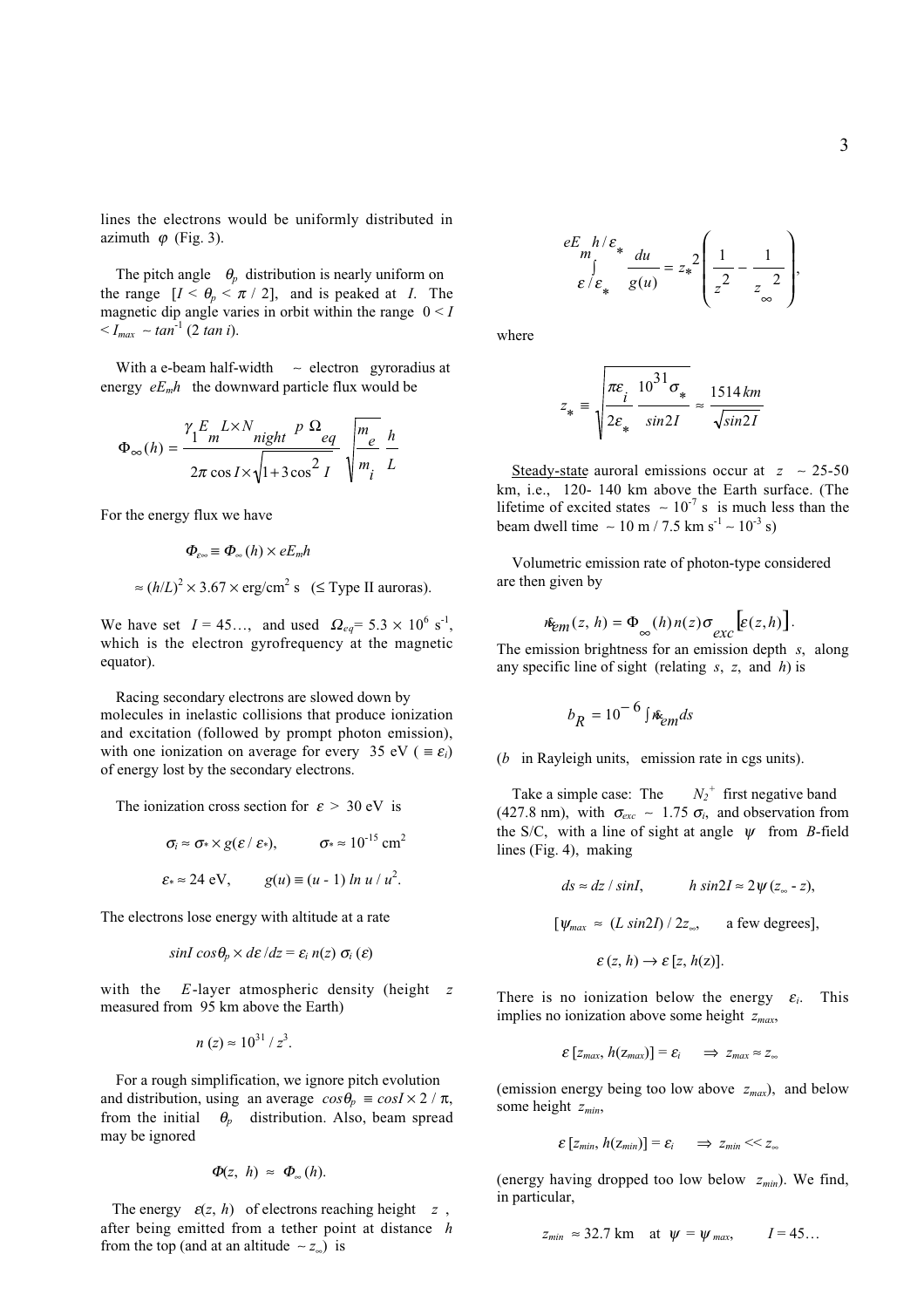We finally arrive at

$$
b_R(427.8 \ nm) = 10^{-6} \times 10^{31} \sigma_* \times
$$

$$
\times \frac{1.75 \Phi_{\infty}(L)}{\sin l} \times \frac{\Psi}{\Psi_{max}} \times \int_{\sinh}^{z} \frac{dz}{z} \times \int_{\infty}^{z} \frac{z}{z} \times \int_{\infty}^{z} \frac{\varepsilon}{\varepsilon} \times \int_{\infty}^{z}
$$

The integrand above peaks at  $z \ll z_{\infty}$ ,  $\varepsilon \sim \varepsilon_i$ . Take  $\psi$  $= \psi_{max}, I = 45..., g \sim \psi_{max} \approx 0.13$ . This yields

$$
b_R(427.8 \text{ nm}) \sim 10^5
$$

# **Conclusions**

\* An electrically floating bare tether in LEO may serve as upper atmospheric probe.

Power supply and plasma contactor at the S/C may keep (or modify) its orbit indefinitely.

A full system mass ∼ 400 kg possible if tether cross section conductive on thin outer layer

\* The tether e-beam is free from the S/C charging and plasma interaction problems of standard beams.

Beam energy flux between Type I and II auroras

Flux too low to allow ground observation (brightness ∼ 1 -10 Rayleighs)

\* (Long, continuous) observation from S/C possible (satellite motion very slow compared to velocity of secondary electrons), with brightness  $\sim 10^4 \cdot 10^5$ Rayleighs.

Determination of volume emission rates possible by tomographic techniques

Probe could make significant contributions to knowledge of upper atmospheric kinetics

It may uncover aeronomic mechanisms of importance in the thermosphere.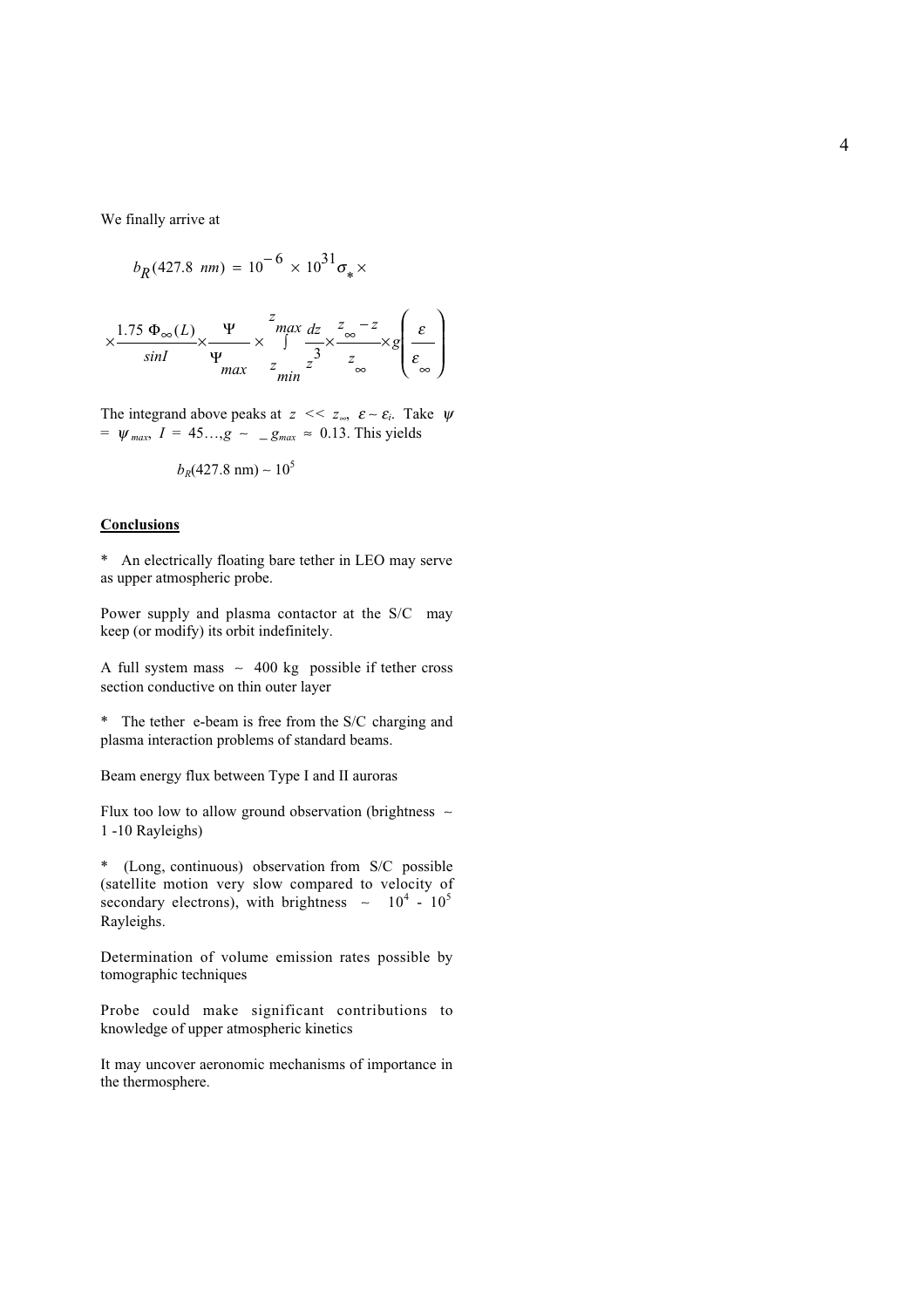

 $FIGURE 1$